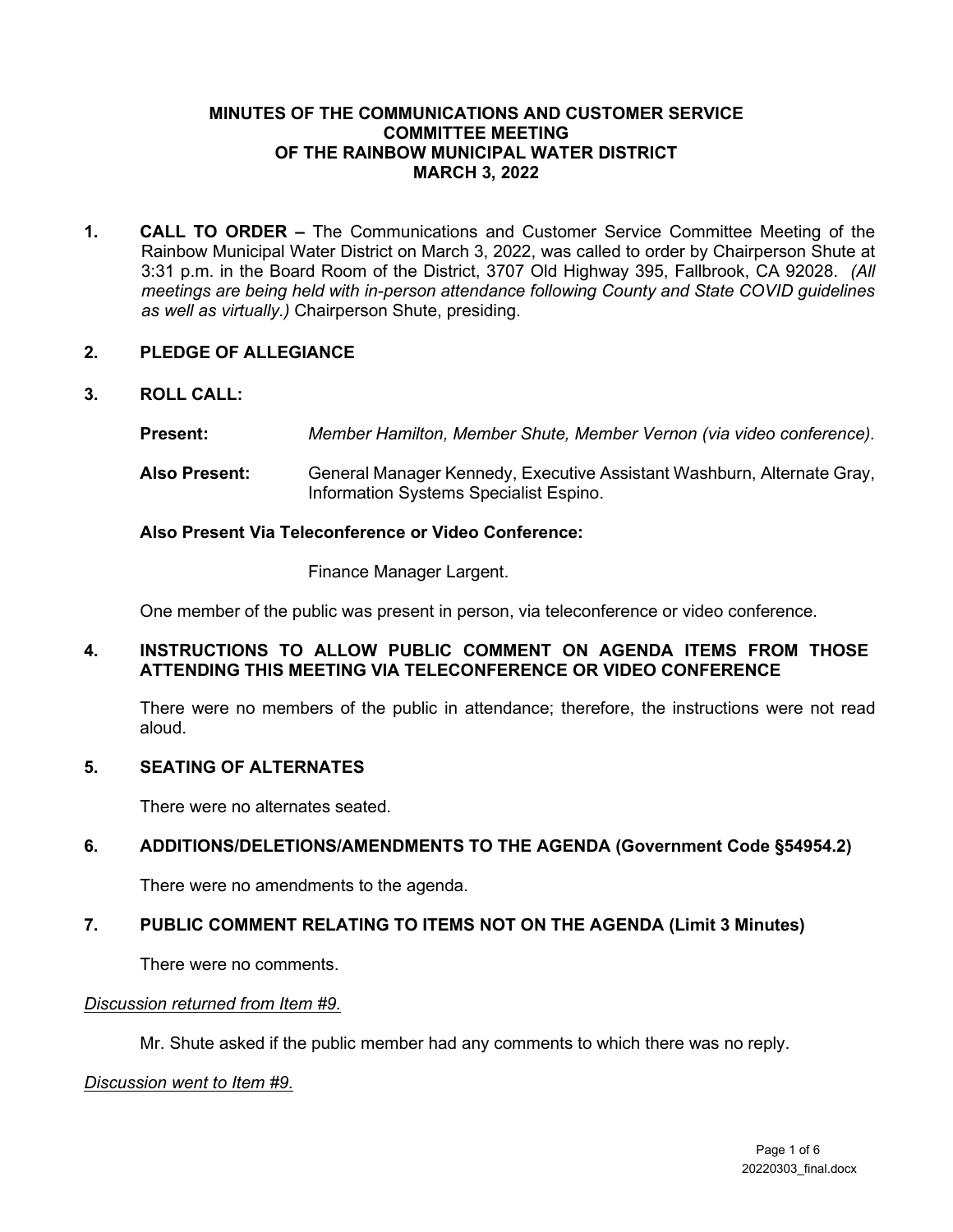### **\*8. APPROVAL OF MINUTES**

 **A.** February 3, 2022

*Motion:* 

*To approve the minutes.*

*Action: Approve, Moved by Member Vernon, Seconded by Member Hamilton.*

*Vote: Motion carried by unanimous roll call vote (summary: Ayes = 3).*

*Ayes: Member Hamilton, Member Shute, Member Vernon.*

## **9. GENERAL MANAGER COMMENTS**

#### *Discussion returned to Item #4.*

Mr. Kennedy reported LAFCO was scheduled to approve the Municipal Service Review (MSR) for the North County Region during their February meeting; however, SDCWA had written LAFCO asking for the approval to be delayed allowing an opportunity for them to review the report first. He said now that SDCWA has reviewed and were given a presentation related to the report, they had presented a list of questions and concerns regarding the report which is believed to be an ongoing pattern to delay and harass the normal operations of LAFCO both concerning the MSR as well as the potential detachment matter.

Mr. Kennedy noted there will be several public members present at the next LAFCO meeting to express their displeasure to the Commission that this unnecessary obstruction of normal proceedings is a waste and routine matters should continue. He mentioned FPUD's General Manager, Jack Bebee, would be sending a letter to the SDCWA Board Members and General Managers expressing these concerns as well as the disappointment that ratepayer funds are being wasted in such a frivolous manner. He concluded with stating it was hopeful LAFCO will continue to move forward with processing the detachment application.

#### **10. COMMITTEE MEMBER COMMENTS**

 Mr. Vernon complimented Mr. Kennedy on his comments and update. Mr. Hamilton stated his position with SDCWA is that there has been more than ample time to provide comments and responses.

#### **\*11. REVIEW OF PROPOSED CHANGES TO ADMINISTRATIVE CODE CHAPTER 8.20 – CROSS-CONNECTION CONTROL INCLUDING BACKFLOW NOTIFICATIONS (OPERATIONS)**

Mr. Kennedy noted the agenda packet was a draft action letter as well as the proposed revisions amending and updating Administrative Code Chapter 8.20. He pointed out the main policy revision is related to RMWD practicing a cross-connection program for a very long time that has never been codified within the Administrative Code.

Mr. Kennedy pointed out some of the major revisions have been described in the draft action letter.

Mr. Shute inquired as to whether this was a draft for committee input. Mr. Kennedy stated this was a policy question for the Board; however, it was bringing brought forward to allow the revisions to be reviewed by the committee so the members could provide staff with any feedback.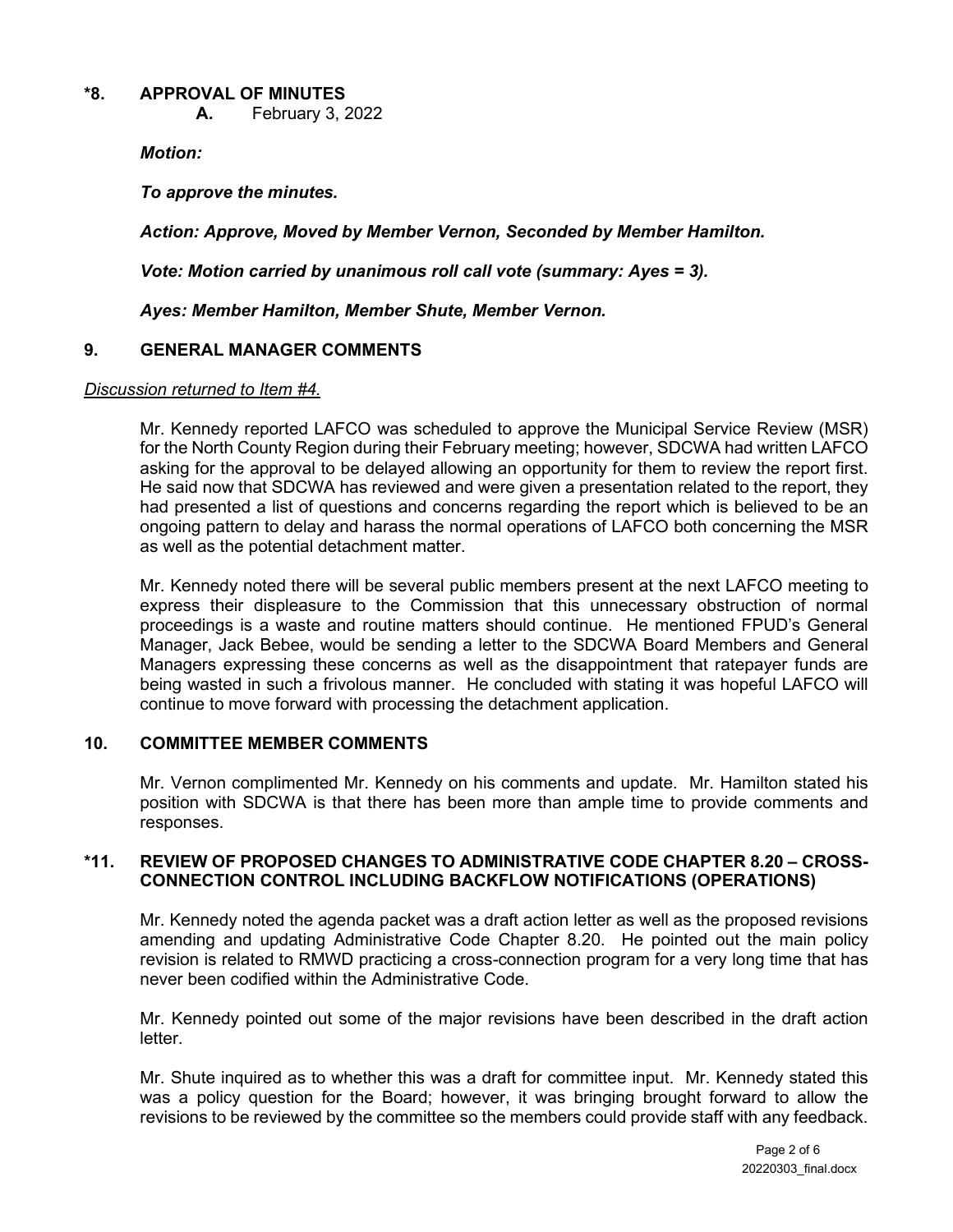He mentioned these proposed revisions were also presented to and discussed with the Engineering and Operations Committee at their March meeting.

Ms. Gray reported additional backflow device failure notices would be mailed to 83 customers this week.

Mr. Shute asked once this policy is approved, what steps would be taken to notify the customers. Mr. Kennedy clarified RMWD's current processes would not change, but having the practices codified within the Administrative Code would provide internal staff with specific guidelines to followed.

Mr. Shute inquired as to what would be summarized and published on the website once the proposed revisions are approval. Ms. Gray explained once the policy is solidified, she will be able to update the website with the codified policies and procedures.

Mr. Shute asked if the letter sent to those who backflow devices fail contains all the specific details as to what the customer had to do and when. Mr. Kennedy confirmed this will all be provided in the letters. Mr. Shute inquired as to whether that same information will be on the website as well. Ms. Gray offered to include the simplicities of the letter on the website.

Mr. Vernon inquired as to when a backflow device is required to be installed between a meter and residence. Mr. Kennedy stated per state law backflow devices are required whenever a potential hazard exists or if the customer has a well or pumping system pumping pressure higher than the District, etc. Mr. Vernon recommended there be an article in the newsletter in the simplest means possible.

Mr. Shute requested an official letter be sent to customers with backflow devices on an annual basis confirming their respective backflow device testing results. Discussion ensued.

Mr. Kennedy agreed to meet with IT to produce these letters using the District's current technology.

#### *Mr. Vernon excused himself from the meeting at 4:07 p.m.*

## **12. SHUTOFF FOR NON-PAYMENT UPDATE**

Ms. Gray referenced the March 2022 Shutoff Notification Schedule she provided as a handout. She confirmed the 15-day notice will be via telephone calls and all 7-day shut off and final shutoff notices will all be sent via FedEx.

Mr. Shute asked if there was a pattern where customers who were included in the arrearages program continue to not pay their bills. Ms. Largent stated once the late fee is run, she can pivot it against the list to determine how many accounts remain unpaid.

Mr. Shute inquired as to whether RMWD had a program in place in which customers who continue to struggle with paying their water bills could enroll. Mr. Kennedy unfortunately under Propositions 218 and 26, RMWD is not allowed to give a lifeline; however, this was still being discussed in terms of those receiving government assistance be allowed to use their WIC cards to pay their water bills. Ms. Gray noted she lists any assistance programs she learns about on the District's website.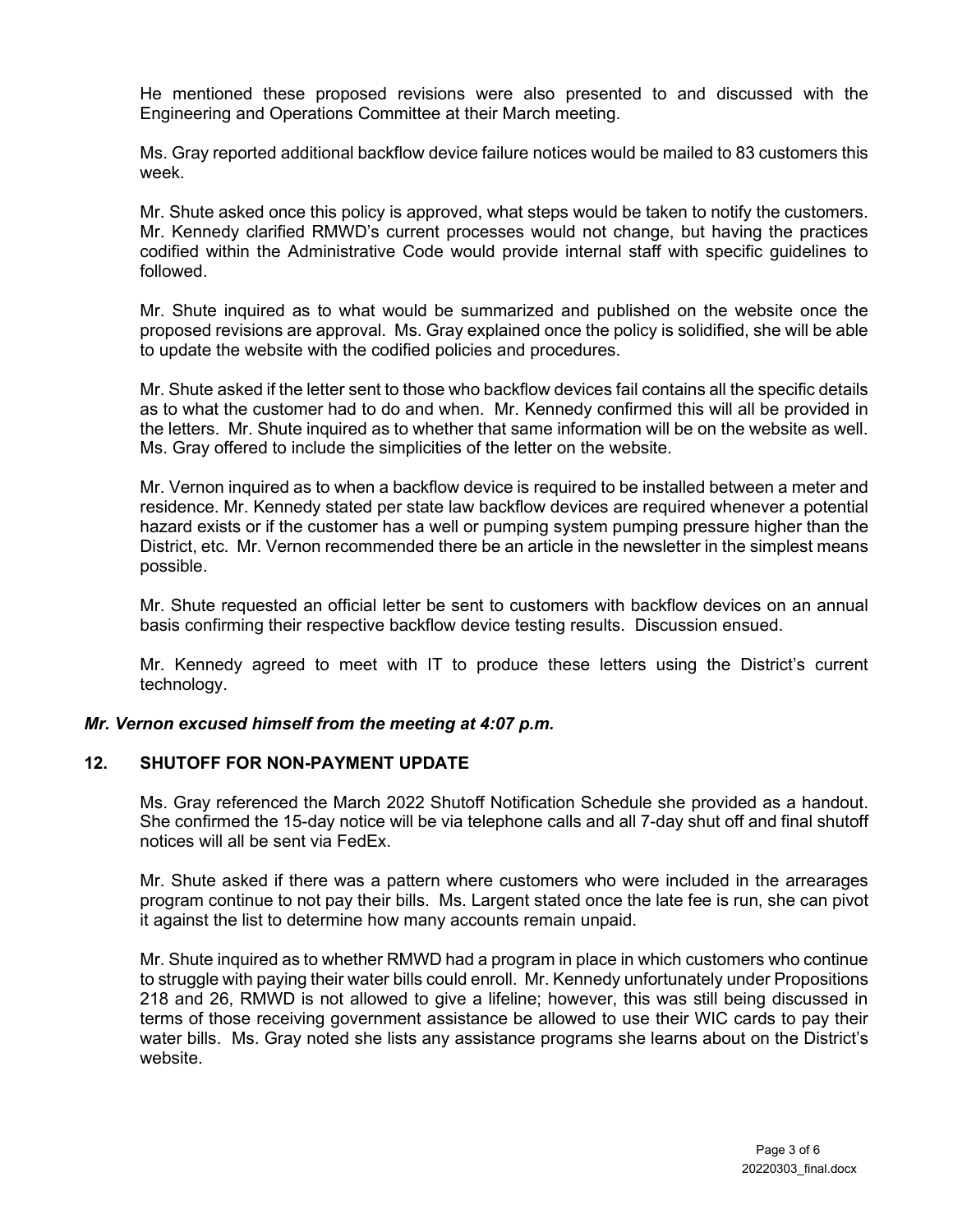## **13. COVID-19 UPDATE**

Mr. Kennedy reported RMWD was almost back to normal with those not fully vaccinated required to wear masks. He stated he anticipates the mask requirement will change very soon.

Mr. Kennedy shared the most recent COVID-19 related payroll requirements RMWD had to incorporate within the next three weeks.

#### **14. CUSTOMER SURVEY UPDATE**

Ms. Gray referenced the proposed survey questions she provided in the handout.

#### *Mr. Vernon rejoined the meeting at 4:18 p.m.*

Mr. Shute read the information provided in the handout aloud for Mr. Vernon.

Mr. Shute stated he would recommend asking the customer if their question was answered or their issue resolved with an option to reply yes or no.

Mr. Vernon inquired as to whether there would be a way to identify the person with whom they interacted. He recommended it could be optional for the customer to identify the individual that assisted them as well as what needed to be done.

Mr. Hamilton inquired as to how the surveys would be deployed. Ms. Gray stated through one source such as Survey Monkey; however, they charge a monthly fee as well as a charge every time one is set up. She proposed generating this through the District's website with a link that customers could access and share feedback.

Mr. Shute recommended that when a customer call ends, the person taking the call could confirm the email on file or request an email from the caller so that they can provide the customer with a quick survey. It was noted this could be a good start for capturing the most current customer contact information.

#### **15. COMMITTEE MEMBER RECRUITMENT**

Ms. Gray read aloud the press release she drafted for committee input. Mr. Shute recommended adding a water drop mascot or something similar. Ms. Gray agreed to find what was available in the software program.

Mr. Shute recommended provided a brief description of each committee's focus area as well as who to contact to get more information or how to attend a meeting. He added it may be beneficial to mention there is no experience required, but rather a willingness to serve, as well as that the Board appoints committee members. Mr. Hamilton suggested stating something like RMWD was looking for customers to participate in the direction the District takes.

### **16. SDCWA SHUTDOWN UPDATE**

Mr. Kennedy reported someone from SDCWA attended the February Board meeting to provide an update on the shutdown as well as noted the pipeline has been removed and that RMWD's temporary pumps are working. Ms. Gray mentioned the speaker shared the communications sent regarding the shutdown which she has since posted on the website. Discussion ensued.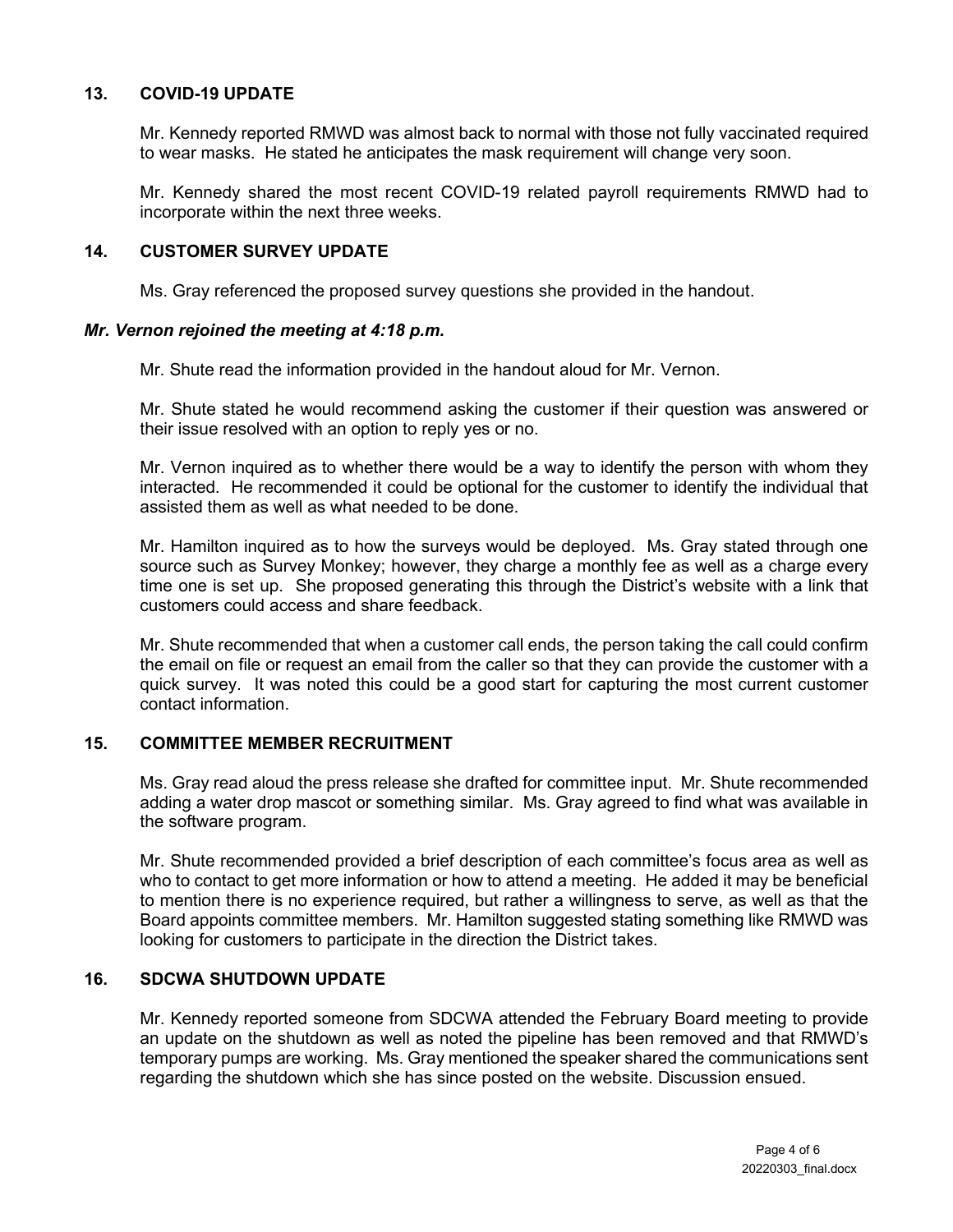Mr. Vernon asked when the pipeline repair would be completed. Mr. Kennedy answered the shutdown was scheduled for 10 days; however, it may not take the entire ten days to complete the repair.

Mr. Vernon inquired as to how RMWD would be impacted by a shutdown such as this if RMWD was not attached to SDCWA. Discussion ensued.

# **17. EMERGENCY NOTIFICATION ANALYTICS UPDATE INCLUDING PROGRESS AND ENHANCEMENTS**

Ms. Gray stated staff was working on a data hiccup which was recently settled. She noted emergency notifications are now on the website and messages are recorded notifying callers of emergencies when they call the District as opposed to having to wait on hold. She stated she hopes these steps will greatly improve RMWD's customer service as well as the customer's satisfaction levels.

Mr. Hamilton inquired as to whether expected response time will be shared in these notifications. Ms. Gray confirmed this information is included.

Mr. Shute recalled part of this item was to understand and analyze the ability to reach customers in the event of an emergency. Ms. Gray pointed out this was why steps were taken for the customers for whom staff does not have their correct information can reach the District and provide their most current information. Mr. Shute asked if an update contact information was included in RMWD's billing invoices. Ms. Gray stated the bills have always included a section for customers to complete and provide their most current contact information as well as reminders in the newsletters.

Ms. Gray noted staff would like to move forward with texting customers whenever possible.

#### **18. COMMUNITY EVENT PARTICIPATION IDEAS (AVOCADO FESTIVAL/VINTAGE CAR SHOW)**

Ms. Gray reported RMWD has a booth at the Avocado Festival; however, the site remains unknown. She noted the District has a booth at the Vintage Car Show as well; however, it will be held at Bates Nut Farm in Valley Center.

Mr. Shute mentioned he had committed to putting together a "How To" guide for customer service representatives and whoever else works the booth; however, he was still researching the content he wants to include. Ms. Gray noted her suggestion to record Mr. Shute's guide and making it a part of RMWD's library.

Discussion ensued regarding whether RMWD should participate in the Vintage Car Show since it was being held in Valley Center.

## **19. CONSIDERATION OF A PUBLIC RELATIONS PIECE FOCUSED ON INTERAGENCY COOPERATION (RECENT UNPRECEDENTED LEAKS/HELI-HYDRANT INSTALLATION)**

Mr. Kennedy stated he and Ms. Gray would work collectively on putting together a press release. Mr. Hamilton suggested it be an interagency press release. Mr. Kennedy and Ms. Gray agreed a joint press release would be good.